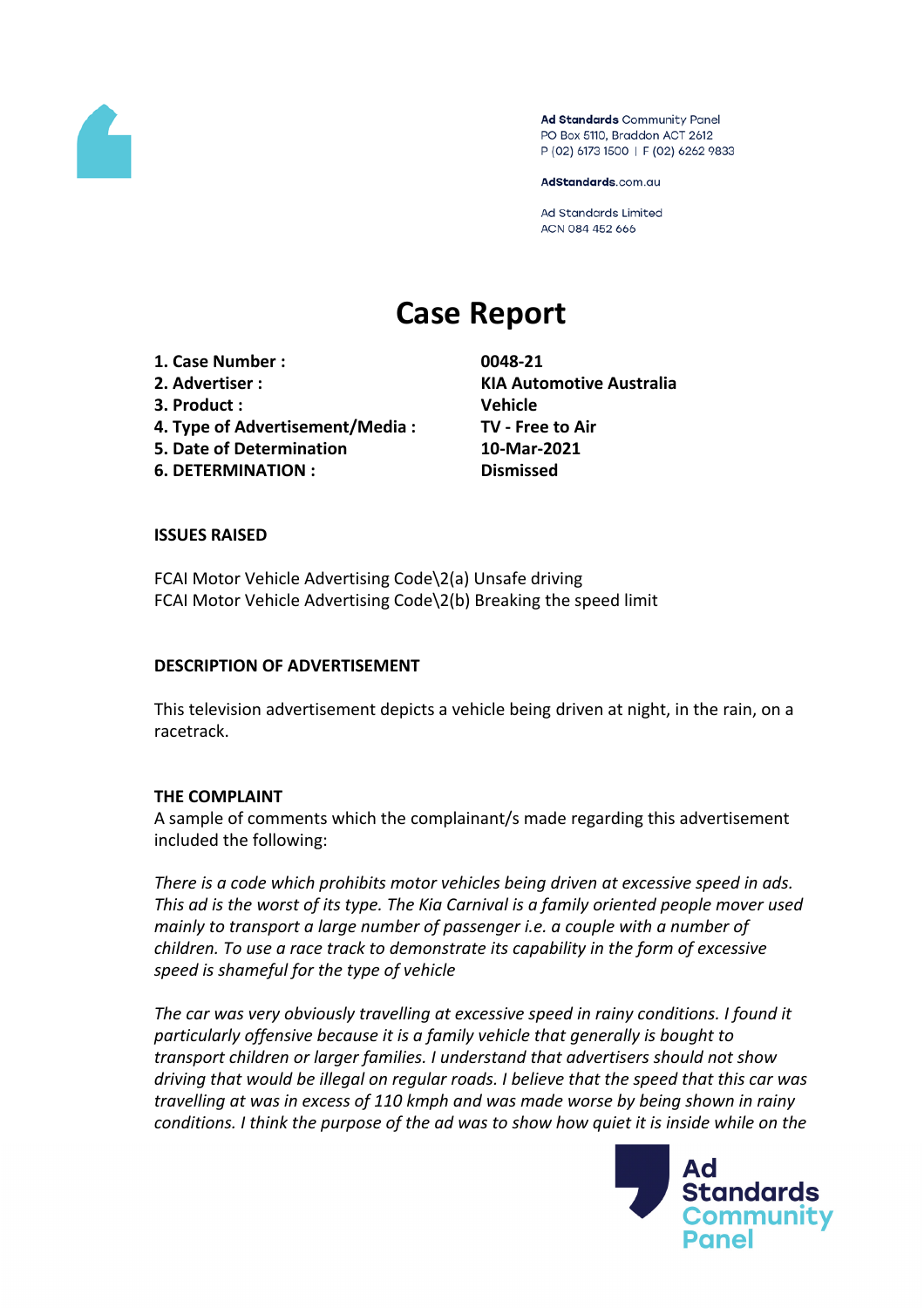

*outside it sounded like a race car. The other thing is that this type of car cannot naturally handle in any way like a low slung performance or race car. It gives the viewer a false impression of its capabilities and could put buyers and their families in danger in the future if they try to mimic the actions of the car as it was advertised.*

## **THE ADVERTISER'S RESPONSE**

Comments which the advertiser made in response to the complainant/s regarding this advertisement include the following:

*We refer to your letter of 24 February 2021, concerning the complaint received by Ad Standards in respect of Kia Automotive Australia's (Kia) television advertisement for the Carnival model of vehicle (Advertisement).*

*The complainant alleges that the Advertisement raises issues under section 2 of the Federal Chamber of Automotive Industries Voluntary Code of Practice for Motor Vehicle Advertising (Code).*

*Kia takes compliance with the Code very seriously.*

*For the reasons set out below, Kia disagrees that the Advertisement infringes section 2 of the Code or any other section of the Code.*

### *Background to the Advertisement*

*The Advertisement was created to promote the Kia Carnival (Carnival). The purpose of the Advertisement is to showcase the new, modern looking Carnival and to illustrate the improved handling and capabilities of the Carnival under controlled conditions.*

*The Advertisement depicts the Carnival on Eastern Creek Raceway, New South Wales at night-time in the rain. Although the Carnival remains the perfect option for those who need the 8-seat practicality with excellent safety and handling dynamics in variable driving conditions (i.e. at night-time in the rain), it is also a modern, capable vehicle to drive. This is highlighted by the prominently placed super in the Advertisement which states "Vehicle driven by a professional racing driver, and dad of four."* 

*The Advertisement was created to be broadcast to coincide with the Australian Open 2021. The Advertisement draws on the themes of high level professionalism and elite athleticism associated with the Australian Open and grand slam tennis tournaments in its depiction of a professional racing driver driving the Carnival to exhibit its improved handling and capability.*

*The Advertisement is intended to target a broad range of consumers across various demographics.*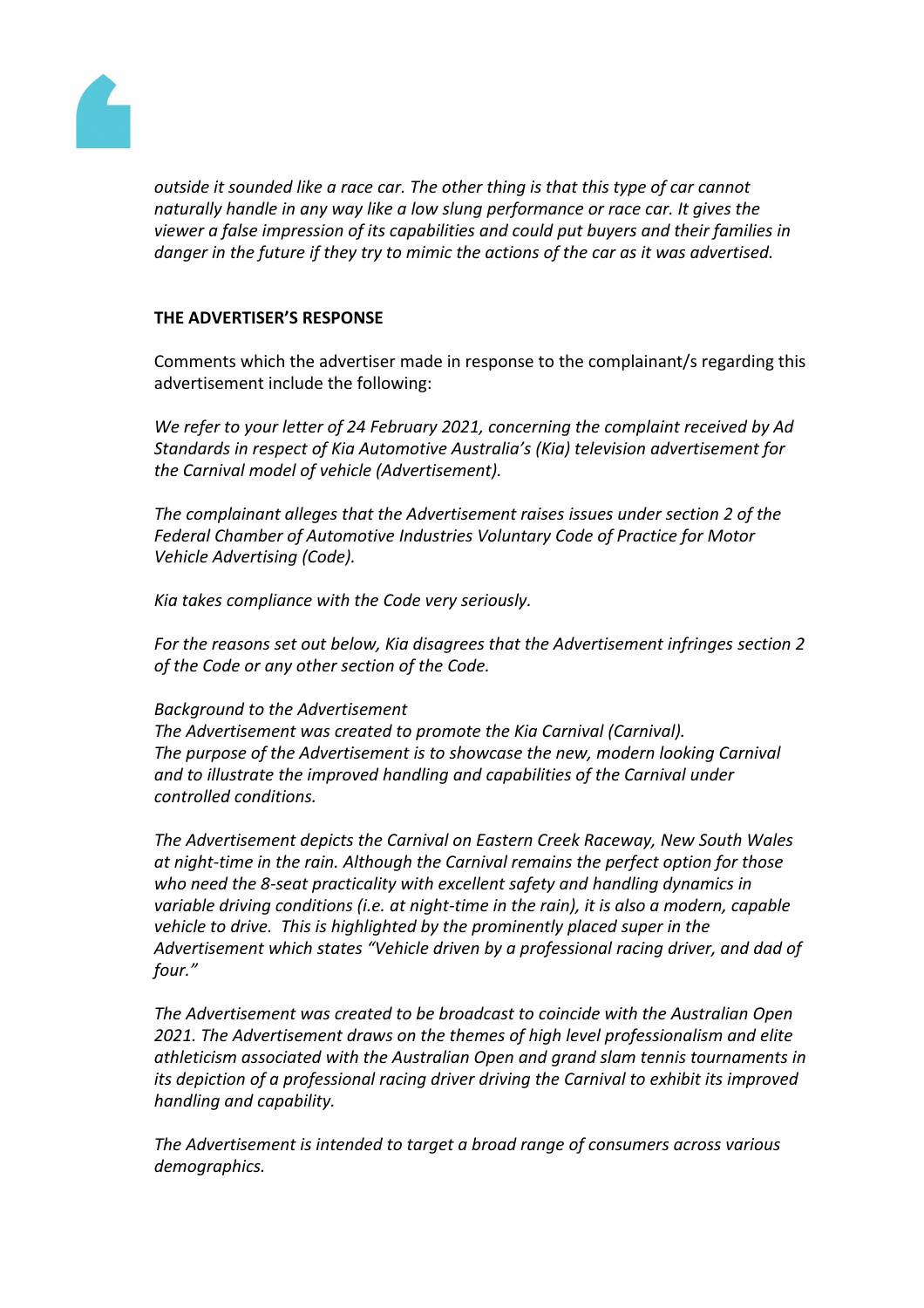

*The Advertisement has been broadcast in all States and Territories of Australia since 8 February 2021. The Advertisement has been broadcast online on Kia's YouTube and social channels since 8 February 2021.*

#### *The Advertisement*

*The purpose of the Advertisement is to showcase the improved handling and capabilities of the Carnival and, accordingly, the Carnival is shown on a race track at night-time in the rain to demonstrate variable driving conditions.*

*The Advertisement opens with a shot of Eastern Creek Raceway from the perspective of the driver. The outline of the Carnival is then shown, with the front lights of the vehicle illuminated. It is clear that it is raining heavily and that it is night-time. The rear of the vehicle is then shown, with the sleek new-look rear lights illuminated. The remainder of the Advertisement switches between showing different angles of the new and improved exterior and interior of the Carnival, and showing the race track and driving conditions from the driver's perspective.* 

*The interior shot of the Carnival shows the speedometer of the vehicle and indicates that the vehicle is travelling at 80 km/h. Kia confirms that all times during the Advertisement the Carnival is shown to be travelling within the legal speed limits in the jurisdictions in which the Advertisement was broadcast.*

*A low angle, close up shot of the Carnival coming around the bend of the race track at 00:19 of the Advertisement demonstrates the Carnival model's traction and superior handling on the track that appears partially wet. This shot is followed by a blacked out screen and the tagline "Why haven't you heard of a GUV until now?" The Carnival returns to the screen, driving quickly (but not over the speed limit) along the straight of the race track. The screen is then blacked out again and the tagline "This is Kia" appears, followed by the Kia logo situated on top of the tagline "Movement that inspires".*

*The number plate "CARNVL" indicates the model of vehicle.* 

*The Advertisement was shot under controlled circumstances using professional race drivers Ben Toya and Harry Bates on a closed race track, Eastern Creek Raceway. There are no other cars or pedestrians appearing on or near the race track and there are no markings on the race track that could be considered analogous with markings that would appear on an ordinary road.*

*In order to film the Advertisement under the requisite testing conditions on the closed race track, the production company was required to obtain relevant permits, including permission from Eastern Creek Raceway for the exclusive hire of the race track. From 00:03 to 00:06 of the Advertisement, a prominently featured super is displayed which states "Filmed under controlled conditions on a closed location." From 00:13 to 00:16 of the Advertisement a further prominently featured super is displayed which states "Vehicle driven by a professional racing driver, and dad of four."*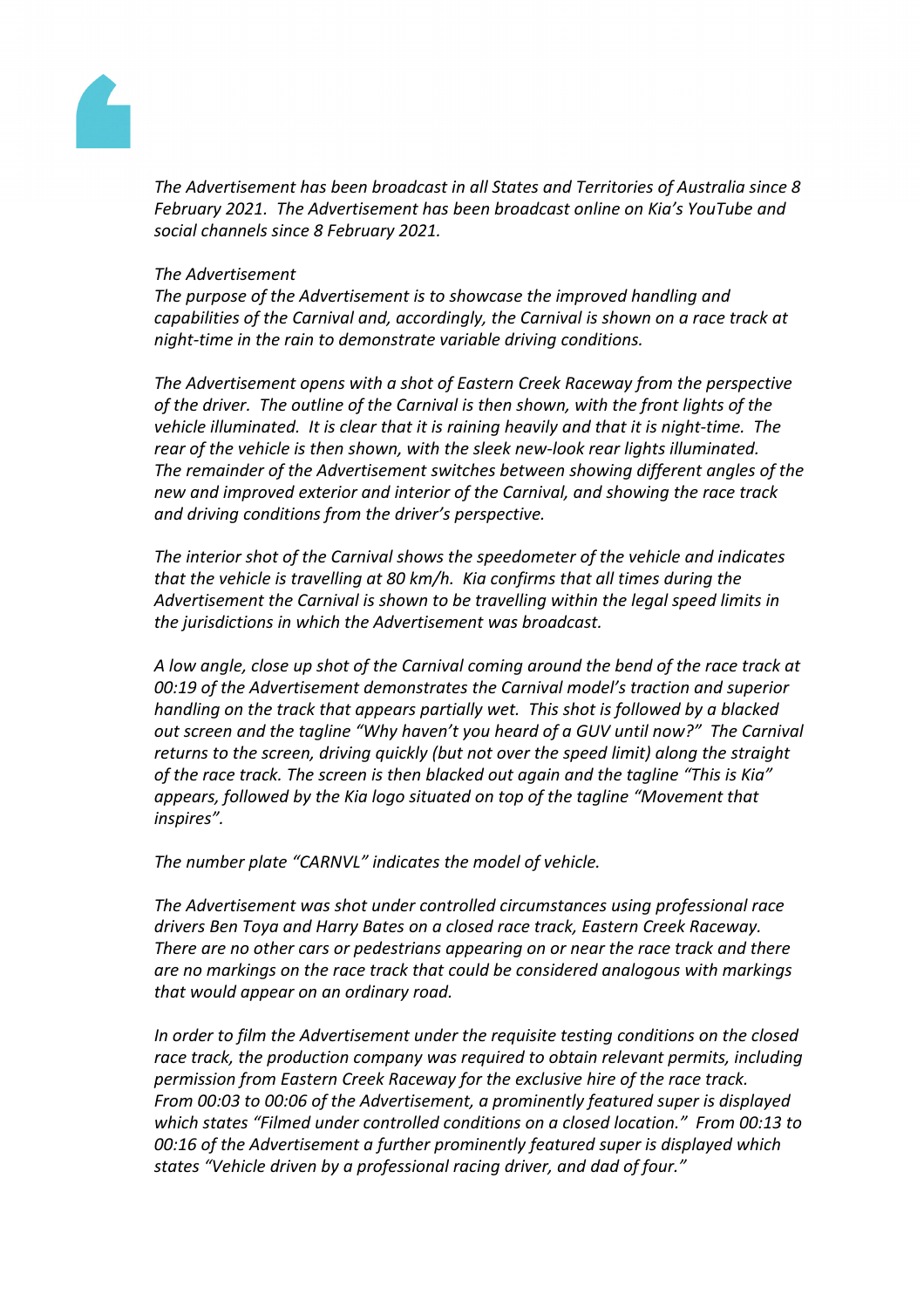

*The complaint*

*Kia takes compliance with the Code very seriously. Kia considers that the Advertisement does not depict conduct which is in contravention of the Code and submits that the complaint should be dismissed.*

*The Advertisement does not depict unsafe driving*

*The Advertisement does not depict unsafe driving in contravention of clause 2(a) of the Code.*

*Clause 2(a) of the Code provides that advertisers should ensure that advertisements of motor vehicles do not portray unsafe driving, including reckless or menacing driving. The driving, whilst dynamic and skilful, is not reckless or menacing, nor does it show the Carnival being driven at an "excessive" speed as argued by the complainant. The driver is at all times in complete control of the vehicle and the turns on the race track are executed in controlled manner.* 

*The intention of the Advertisement is not to promote the speed capacity of the Carnival, but rather to emphasise the handling capabilities of the vehicle. Although the Carnival appears to be going quickly, there is no actual indication that the speed of the vehicle is above 80km/hr (as shown on the vehicle's speedometer) and Kia considers that speed at which the vehicle is travelling is appropriate for the conditions shown. Although at points in the Advertisement the vehicle's acceleration is audible, there is nothing over-the-top or reckless about this depiction. The corner sequence at 00:19 of the Advertisement is an appropriate style of driving in a controlled race track environment.* 

*2. The Advertisement does not depict driving in excess speed limits*

*The Advertisement does not depict people driving at speed in excess of speed limits in contravention of clause 2(b) of the Code.*

*As set out above, at all times during the Advertisement the Carnival is shown to be travelling within the legal speed limits in the relevant jurisdictions in which the Advertisement was broadcast. At 00:16 of the Advertisement, the dashboard of the Carnival is visible and the speed is shown at 80 km/h, being well within what is considered an acceptable speed for safe driving.* 

*3. The Advertisement does not depict driving that would breach road safety or traffic regulations*

*The Advertisement does not depict driving which would, if it was to take place on a road or road-related area, breach any road safety or traffic regulation in contravention of clause 2(c) of the Code.*

*As set out above, the Carnival is within legal speed limits at all times during the Advertisement and, accordingly, no speed limits imposed by road safety or traffic regulations are shown to be exceeded in the Advertisement.*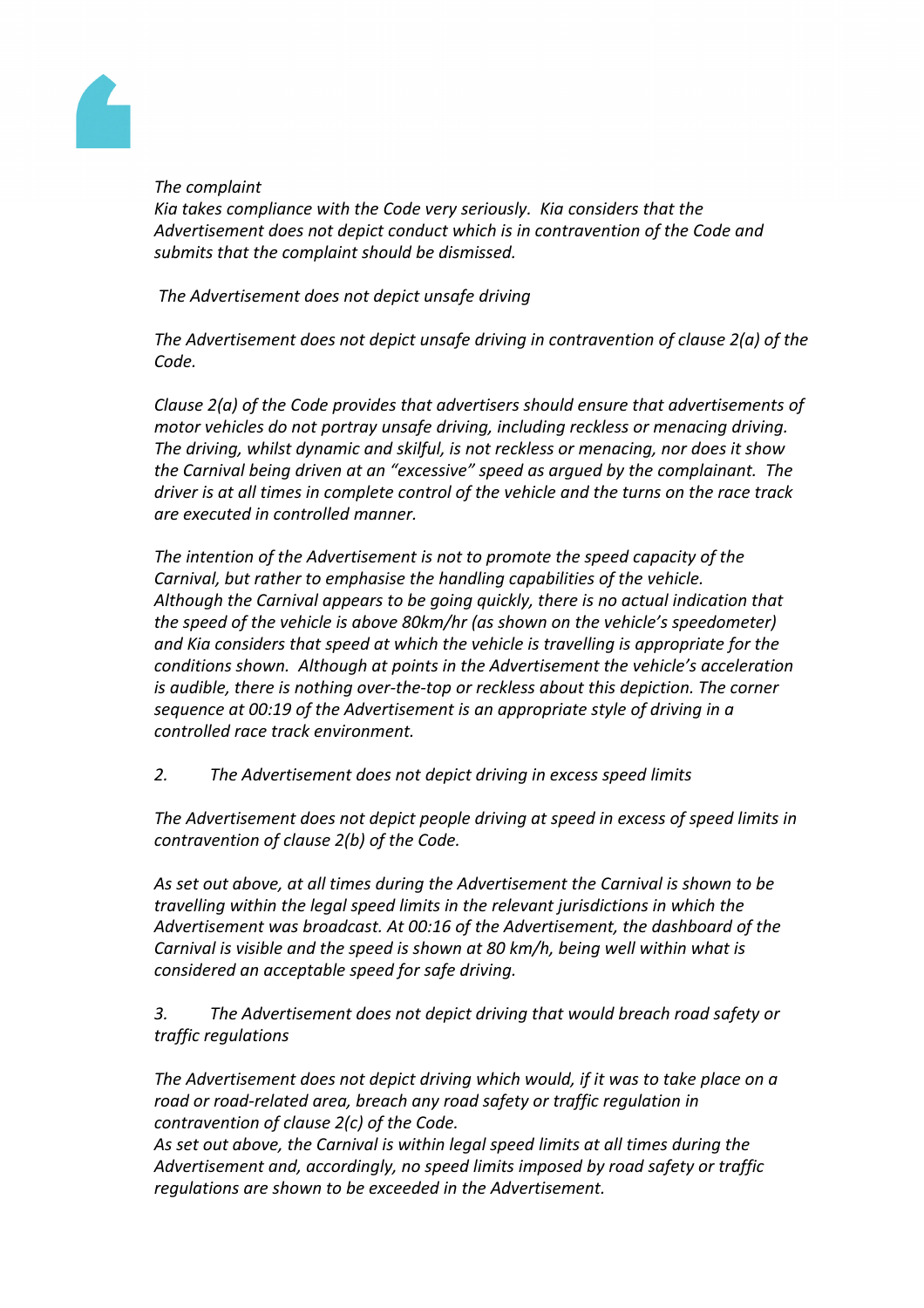

*There is otherwise no conduct shown in the Advertisement which could reasonably be considered to be in breach of any road safety or traffic regulation.*

*AANA Code of Ethics not relevant for consideration Kia notes that, under the Motor Vehicle Advertising Code Practice Note, advertisements for motor vehicles which raise issues or complaints concerning safety are to be determined according to the Code as opposed to the AANA Code of Ethics. Accordingly, Kia has not dealt with the AANA Code of Ethics in its response.*

# **THE DETERMINATION**

The Ad Standards Community Panel (Panel) was required to determine whether the material before it was in breach of the Federal Chamber of Automotive Industries Voluntary Code of Practice for Motor Vehicle Advertising (the FCAI Code).

The Panel noted the complainants' concerns that the advertisement depicts the vehicle driving at excessive speeds in rainy weather.

# **Is this an advertisement for a motor vehicle?**

The Panel considered whether the advertisement was for a motor vehicle. Motor vehicle is defined in the FCAI Code as meaning: "passenger vehicle; motorcycle; light commercial vehicle and off-road vehicle". The Panel determined that the Kia Carnival was a Motor Vehicle as defined in the FCAI Code.

The Panel determined that the material before it was an advertisement for a motor vehicle and therefore that the FCAI Code applied.

**Clause 2(a): Advertisements for motor vehicles do not portray ...unsafe driving, including reckless or menacing driving that would breach any Commonwealth law or the law of any State or Territory in the relevant jurisdiction in which the advertisement is published or broadcast dealing with road safety or traffic regulation, if such driving were to occur on a road or road-related area, regardless of where the driving is depicted in the advertisement.**

The Panel noted that the sounds of the engine and the movement of the camera do make it appear as though the car is driving very fast. The Panel noted the advertiser's response that the vehicle's speedometer shows a speed of 80km/h and that such a speed is not unsafe for the road and conditions.

The Panel considered that the sound of the engine revving adds to the impression of speed, however considered that the acceleration being audible is not by itself an indication that the vehicle is travelling at excessive speeds. The Panel considered that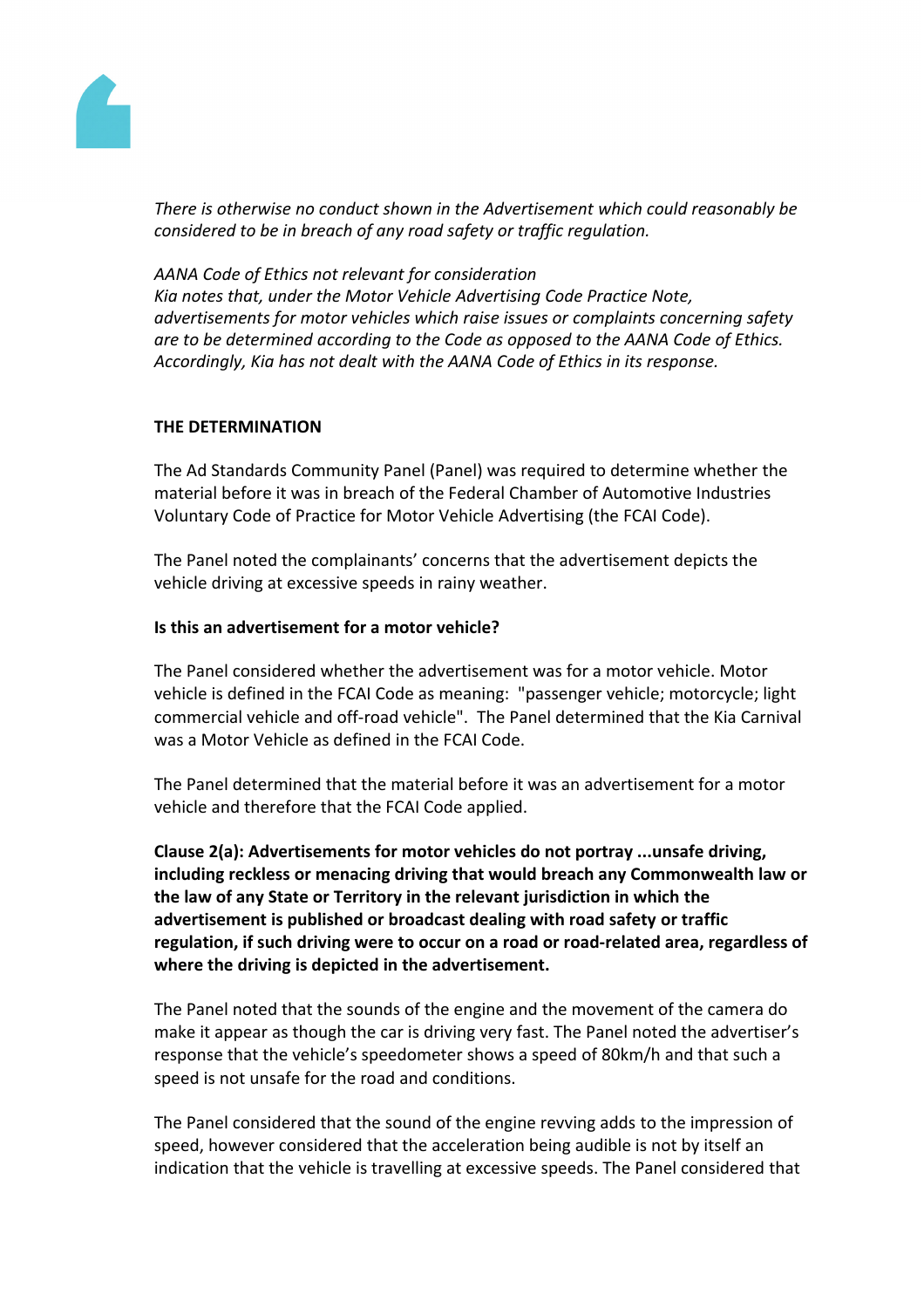

there is no indication that the actual speed that the driver is going is not reasonable and controlled.

The Panel considered that although the car appears to be going fast, there is no actual indication of the speed the car is going. The Panel considered that the vehicle appears to be in the control of the driver at all times and did not portray unsafe driving which would breach any Commonwealth law or the Law of any State or Territory.

Overall, the Panel considered that the driving behaviour in the advertisement did not portray unsafe driving which would be a breach of the law.

# **Clause 2(a) conclusion**

The Panel determined that the advertisement did not breach Clause 2 (a) of the FCAI Code.

# **Clause 2(b) Advertisers should ensure that advertisements for motor vehicles do not portray people driving at speeds in excess of speed limits in the relevant jurisdiction in Australia in which the advertisement is published or broadcast.**

Consistent with the discussion under Clause 2(a), the Panel considered that there is no indication the vehicle is driving at speeds in excess of speed limits in Australia.

# **Clause 2 (b) conclusion**

The Panel determined that the advertisement did not breach Clause 2 (b) of the FCAI Code.

### **Conclusion**

Finding that the advertisement did not breach Cause 2(a) or Clause 2(b) of the FCAI Code or any other section of the FCAI Code, the Panel dismissed the complaints.